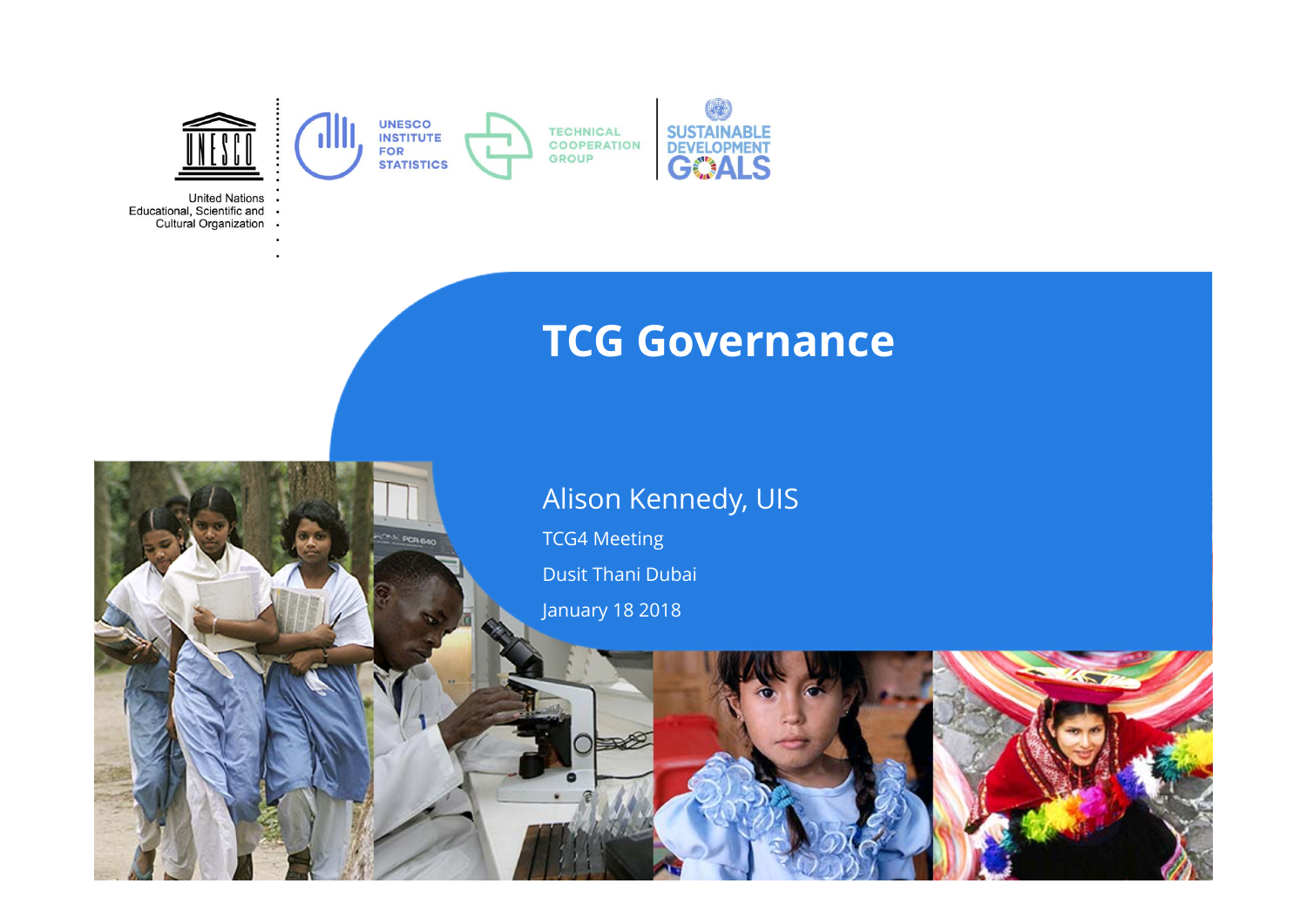## **TCG Governance**

- **Slightly revised TCG TORs intended to clarify relationship** with partners and other UIS-led Expert Groups including the GAML and the IAG-EII
- **Proposal for the rotation of TCG Members to be** undertaken in 2018 at the same time as the membership of the Education 2030 Steering Committee is reviewed
- Mirrors policy adopted by the IAEG-SDGs
- П Proposal adapted following feedback at the third TCG Meeting in Montreal

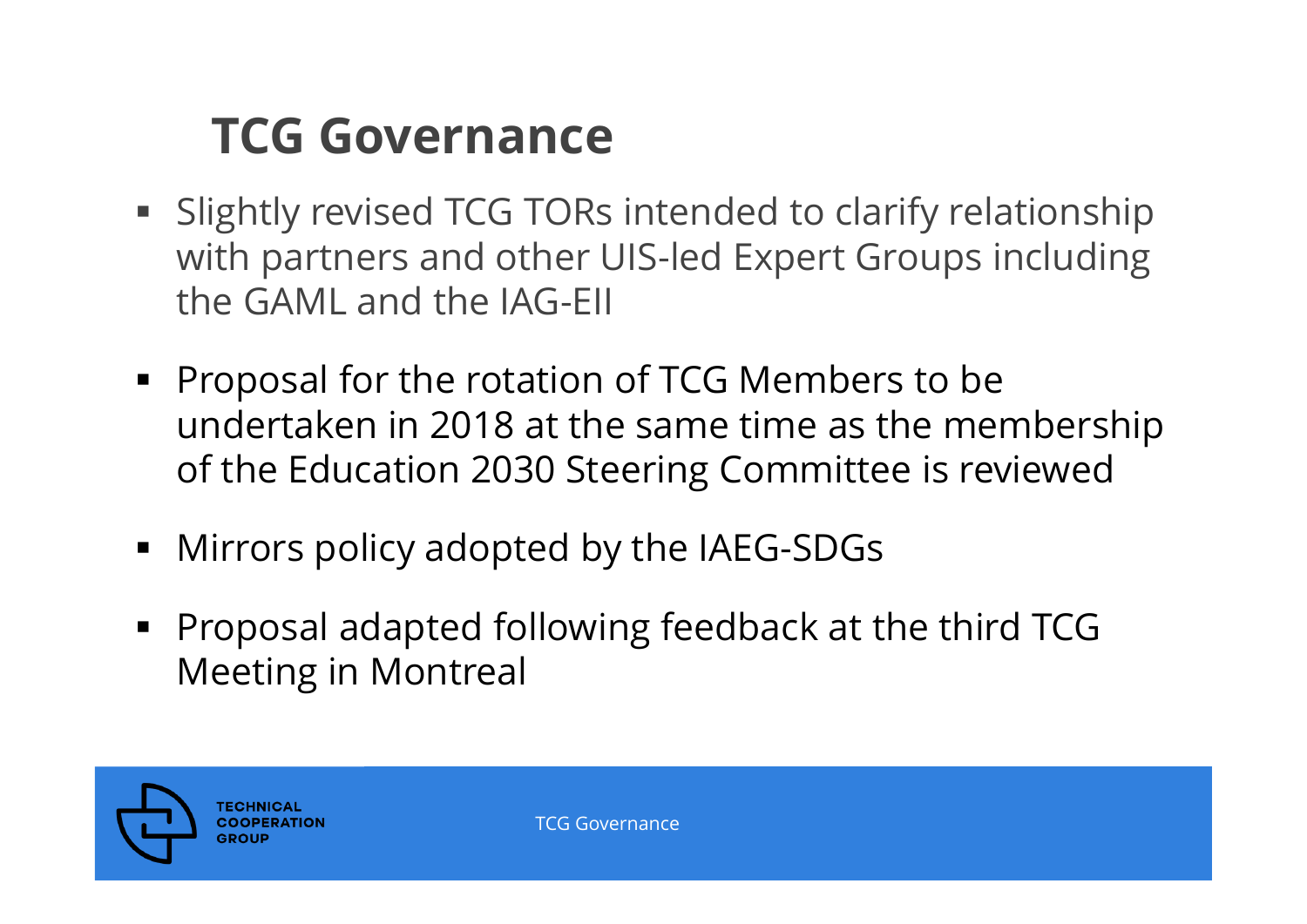## **Rotation policy**

- Current membership:
	- 28 Member States
	- ٠ 2 civil society representatives
	- $\blacksquare$ 3 multilateral partners (OECD, UNICEF, World Bank)
	- $\blacksquare$ 4 UNESCO representatives (including two co-Chairs)
	- $\blacksquare$ 1 Education 2030 Steering Committee co-Chair
- $\blacksquare$  Members should be experts in their respective fields with emphasis on education, statistics and the SDGs

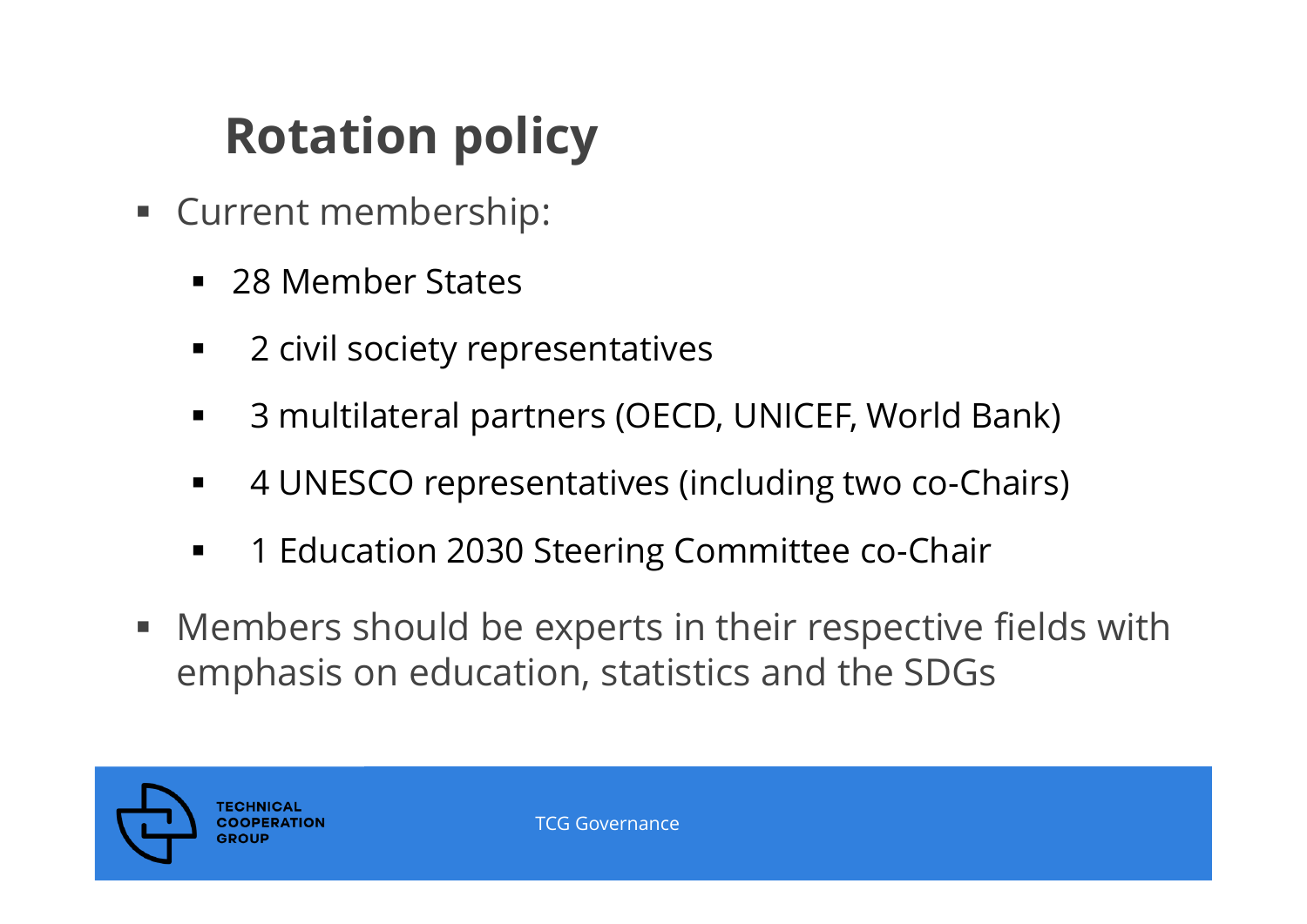# **Rotation policy**

- $\blacksquare$  Each constituency will be invited to confirm existing or nominate new representatives
- For Member States, each UNESCO Regional Group will be invited to confirm/nominate representatives within their group
- $\blacksquare$  Aim, as with IAEG-SDGs, will be to rotate some members while retaining continuity and institutional memory for continuing work
- $\Box$  Recommend maintaining links (ie some members in common) between TCG and (i) IAEG-SDGs and (ii) Education 2030 Steering Committee
- $\blacksquare$  Country membership to be reduced from 28 to 27 (to match IAEG-SDGs)
- П Outgoing members invited to continue as Observers



**TECHNICAL COOPERATION** GROU